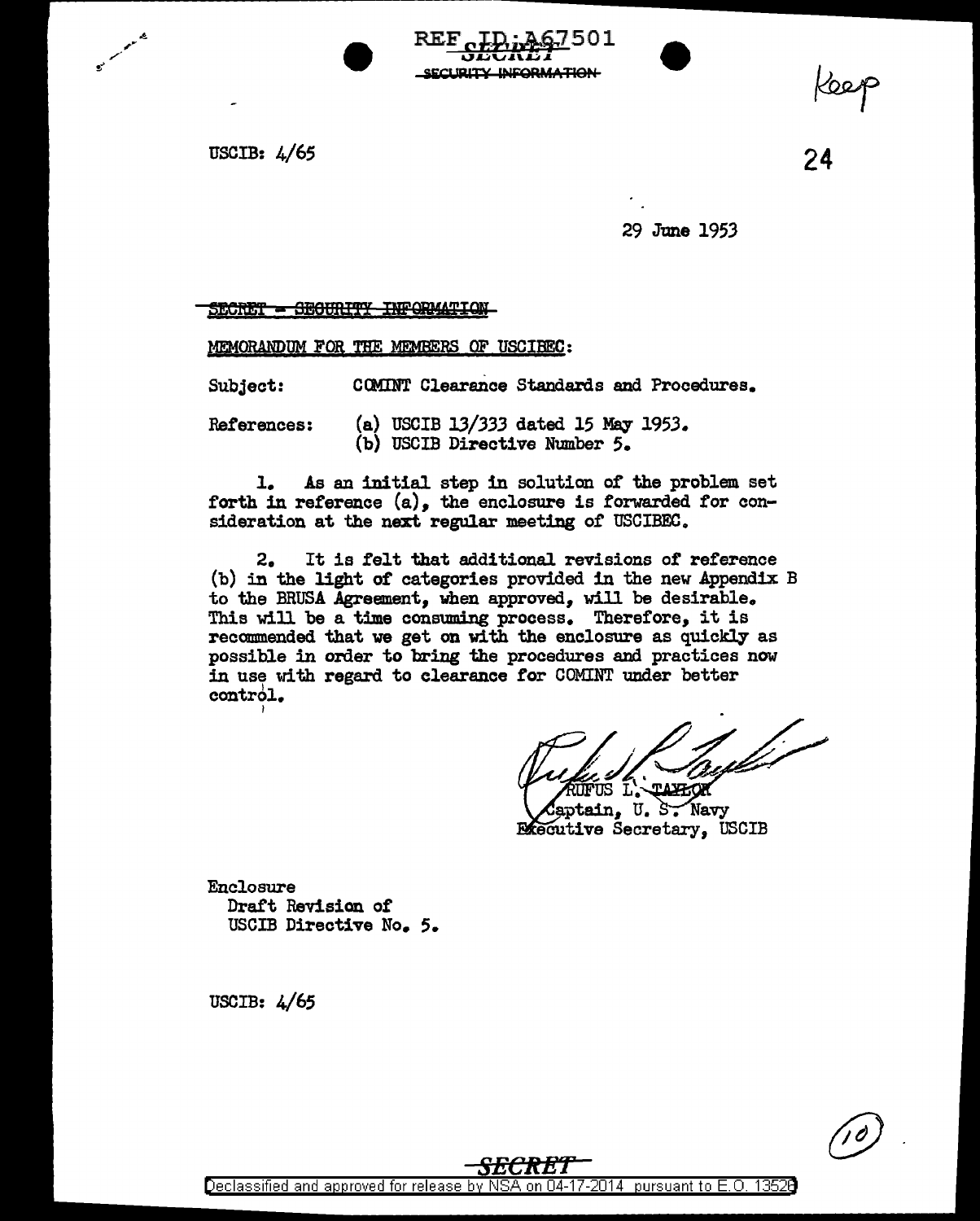

# PROPOSED UNITED STATES COMMUNICATIONS INTELLIGENCE BOARD

# DIRECTIVE NO. 5

### USCIB STANDARDS AND PROCEDURE

# FOR CLEARANCE OF PERSONNEL FOR COMINT

The elements of the procedure for clearing a person for COMINT are. 1. consecutively:

- (a) Determination of the "need to know".
- (b) Investigation, and evaluation in terms of USCIB clearance standards.
- (c) Approval for indoctrination.
- (d) Indoctrination (and "debriefing").
- 2. DETERMINATION OF THE "NEED TO KNOW".
	- (a) The "need to know" exists only where COMINT is essential to a person for the performance of his official duties. The number of persons cleared for COMINT will be held to an absolute minimum.
	- (b) The-responsibility-for-determining-the-"need-to-knew"-ef-persons within-a-USGIB-member-erganipatien-rests-with-that-erganipatien-The-responsibility-fer-determining-the-Pneed-te-know"-ef-ether personnel-ef-the-Department-ef-Defense-rests-with-the-Seeretary ef-Defense..-The-responsibility-fer-determining-the-"need-te-knew" 0f-eivilians-under-sentract-and-employees-and-representatives-of eemmereial-firms-and-eivilian-research-institutions-which-ars-te engage-in-research--er-the-design--development--er-manufacture-ef equipmenty-pertinent-te-COMINT-preduction-rests-with-the-USCIB member-organisation-directing-the-project,-which-shall-act-in-full doordination-with-any-other-member-erganisations-concerned-with *SECRET*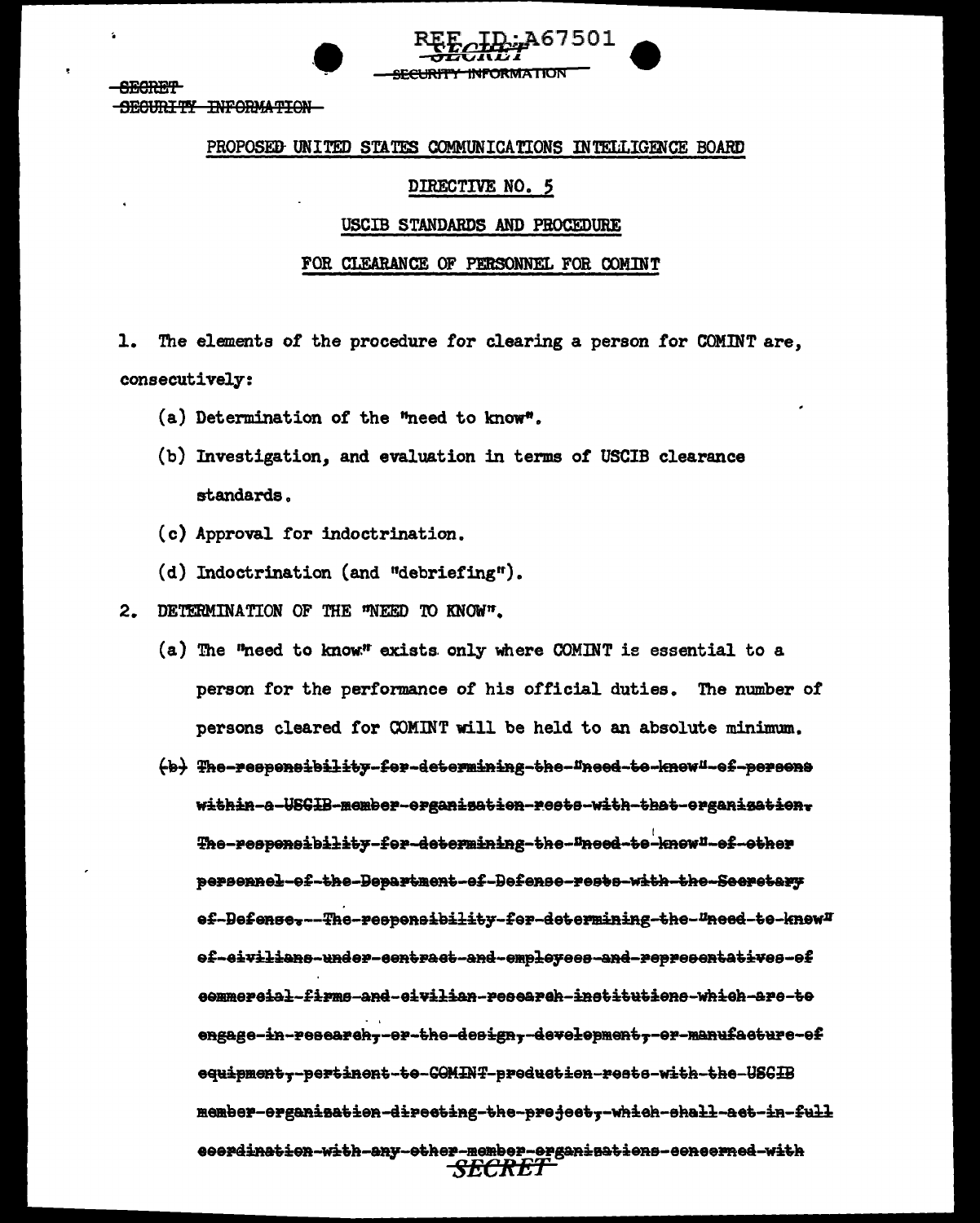<del>BECURITY INFORMATION</del>

the-predet---The-"need-te-knew"-ef-all-other-persons-will-be determined-by-USGIB-

**SECURITY INFORMATION** 

**:A67501** 

- (b) The responsibility for determining the "need to know" of persons in the performance of duties under the direct cognizance and supervision of a USCIB member department or agency rests with the USCIB member department or agency concerned.
- (c) The responsibility for determining the "need to know" of civilians under contract and employees and representatives of commercial firms and civilian research institutions which are to engage in research, or the design, development, or manufacture of equipment, pertinent to COMINT production rests with the USCIB member department or agency directing the project, which shall act in full coordination with any other member departments or agencies concerned with the project.
- (d) The responsibility for determining the "need to know" of persons in the performance of duties under the exclusive cognizance of the Department of Defense rests with the Secretary of Defense.
- (e) The "need to know" of all other individuals will be determined by USCIB.
- (f) The "need to know" of boards, committees, councils and other' activities of inter-departmental or inter-agency nature under the exclusive cognizance of the Department of Defense will be determined by the Secretary of Defense.
- (g) The "need to know" of inter-departmental or inter-agency boards, committees, councils and other activities of the government not under the exclusive cognizance of the Department of Defense or other member department or agencies of USCIB will be determined by USCIB. <del>-SECRET -</del>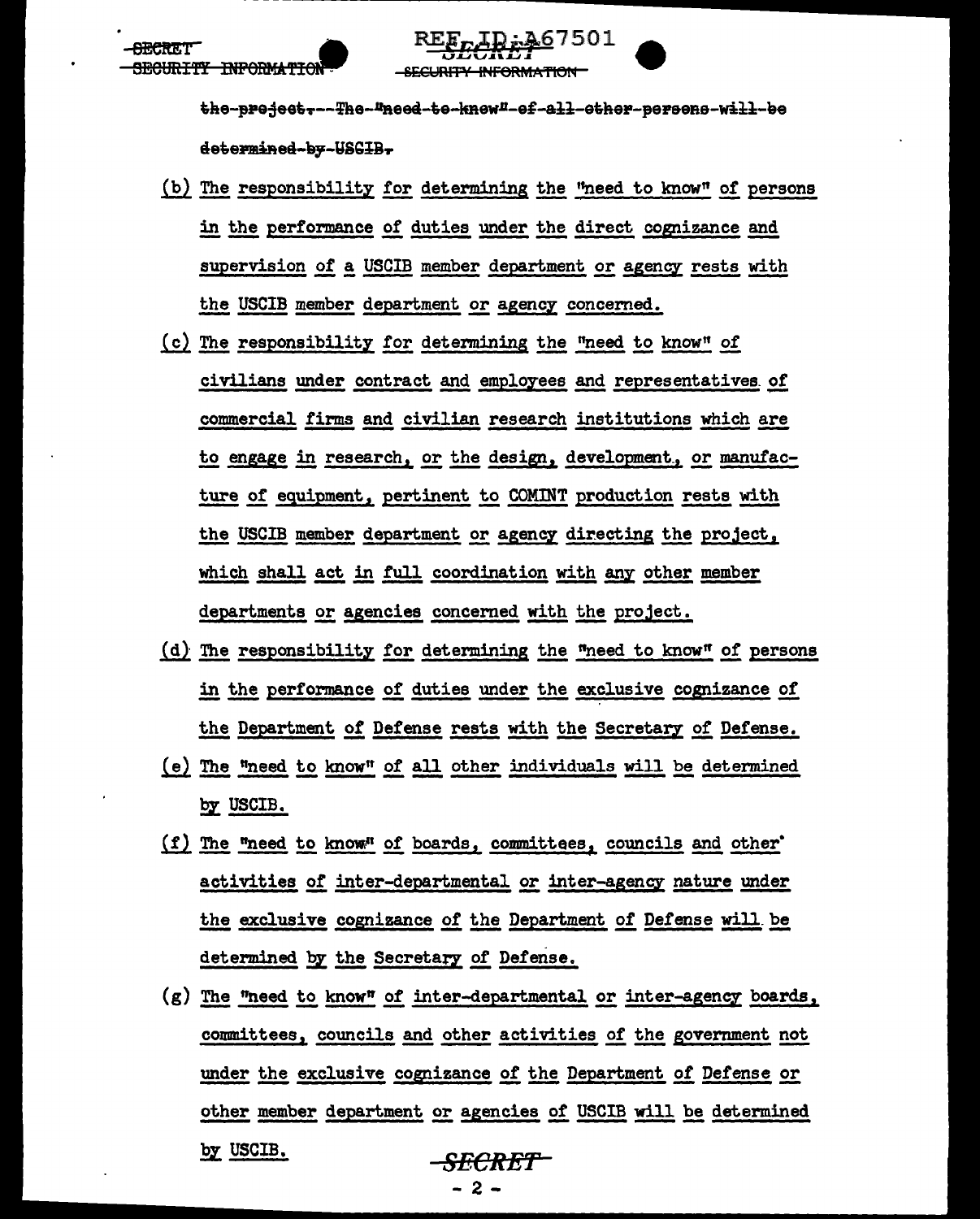<del>URITY INFORMATION</del>

(h) No person will be deemed to have a "need to know" solely by virtue of performance of duties on an inter-departmental or inter-agency board, committee, council, or other activity unless such board, committee, council or other activity shall have been determined to have a "need to know" as a whole by competent authority as set forth herein.

7501

- USCIB INVESTIGATION AND CLEARANCE STANDARDS.  $3<sub>1</sub>$ 
	- (a) USCIB standards for clearance of a person for COMINT are as follows:
		- (1) The person shall be of excellent character and discretion. and of unquestioned loyalty to the United States. There shall be no exception to this requirement.
	- (NOTE: On 15 September 1950, by USCIB decision, the provisions of this subparagraph were relaxed to grant a waiver in the case of Nationals of countries providing Armed Forces in Korea in support of the United Nations in order that they might be used solely as translators of intercepted North Korean plain text traffic. (Refer to USCIB:  $4/38$ )
	- On 13 July 1951, by USCIB decision, the provisions of this  $(NOTE:$ subparagraph were further relaxed to permit the use of certain Japanese Nationals for the same purpose and under the same conditions as the citizens of Nationalist China and the Republic of Korea, provided for by USCIB decision of 22 June  $1951.$ )
		- (2) The person should be a native-born U.S. citizen. The members of his immediate family should be U.S. citizens. SEGRET

 $-3-$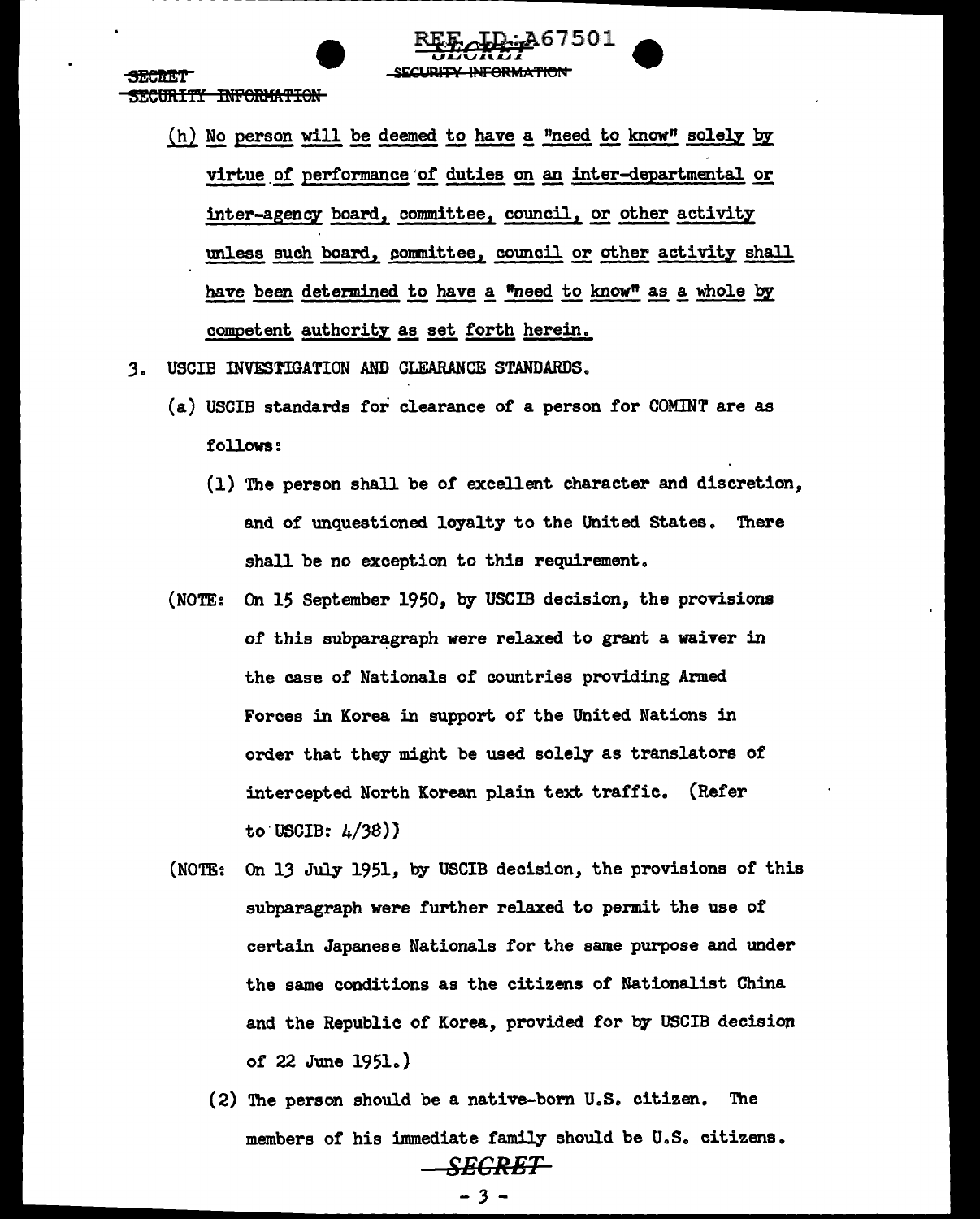SECURITY INFORMATION

ARARF.T

 $(3)$  No member of the person's immediate family and no person to whom he may reasonably be supposed to be bound by ties of affection, kinship, or obligation should be of dubious loyalty to the United States.

<del>SECURITY INFORMATION</del>

 $~\frac{\text{REE}-\text{LDF}}{\text{SECHE1}}$  extending

- $(4)$  No member of the person's immediate family and no person to whom he may reasonably be supposed to be bound by ties of affection, kinship, or obligation should be a resident of a foreign country having basic or critical national interests opposed to those of the U.S.
- (5) Exceptions to any of the foregoing requirements except the first may be made only in case of compelling need after every reasonable assurance has been obtained that, in the circumstances, the security risk involved is negligible.
- (b) To permit evaluation on the basis of the foregoing requirements, each person to be cleared for COMINT shall, prior to clearance, be required to furnish, under oath, a Personal History Statement (containing information essentially similar to that called for in the sample form attached hereto as  $Annex 1)$  and shall be subjected to a thorough investigation which shall include the following:
	- (1) Check of the date and place *of* birth of the individual.
	- ( 2) Check of the national files of the FBI and of such other investigative agencies as may be pertinent to the investigation.
	- (3) Local agency checks in areas where the individual has resided to consist as a minimum in every case of a check *SECRET*

- 4 -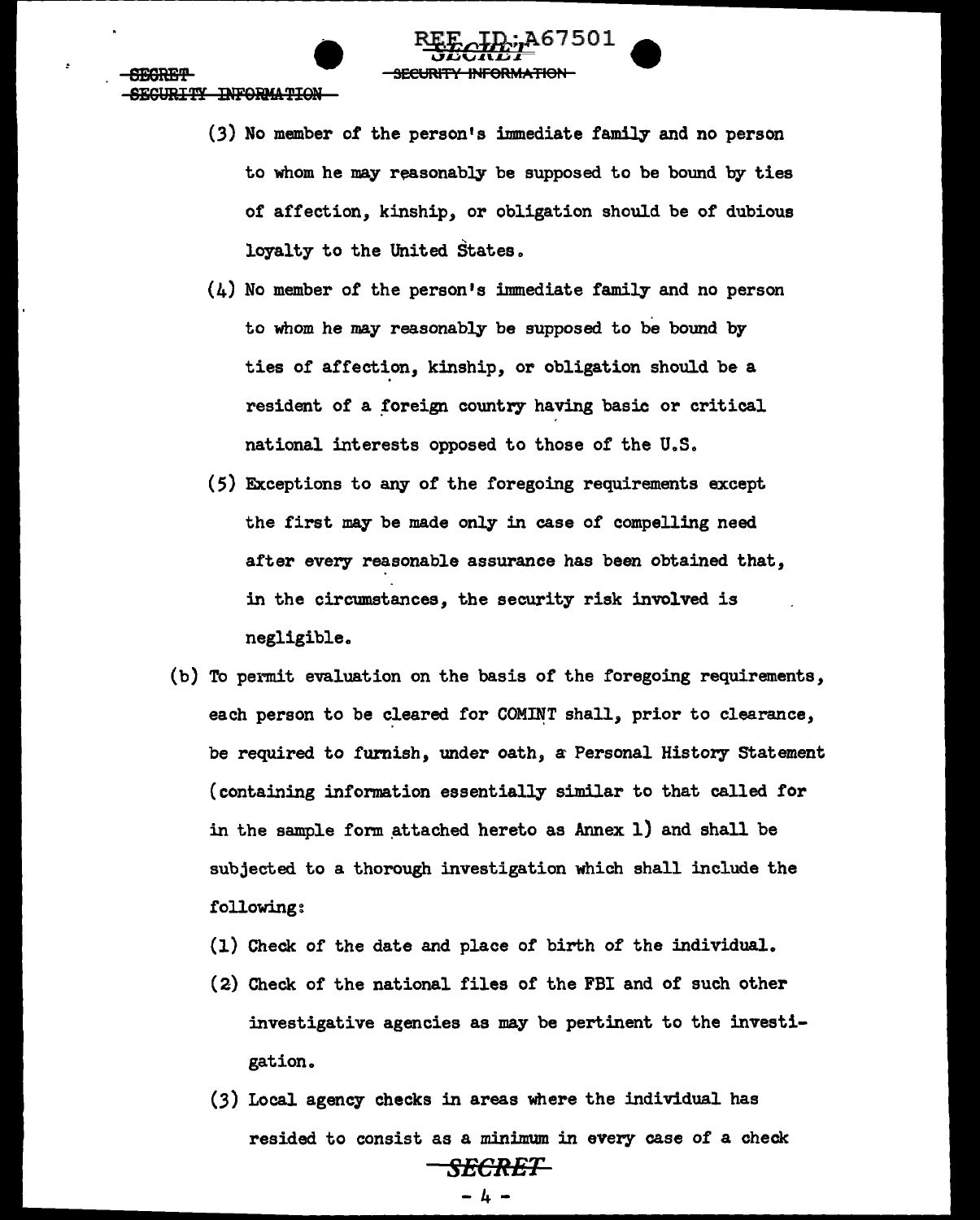**INFORMATION** 

of the files of the appropriate field office of the Federal Bureau of Investigation, local police, local credit agencies (in the case of individuals over twentytwo years of age), the headquarters of the appropriate major subordinate command of the Department of Defense (if necessary), and such other agencies as may be pertinent.

- $(4)$  Check of records of the person's military service, if any.
- (5) Verification of entries concerning education and affiliations in the Personal History Statement.
- (6) Interviews with at least three character references, and at least mail checks with all employers listed in the Personal History Statement.
- (7) Interviews with at least three additional character references found through the preceding steps in the investigation.
- (c) Officers of the Department of Defense and of the Foreign Service of the United States with more than 10 years' continuous active commissioned service need not be subjected to the complete formal investigation as outlined above in paragraph 3(b). Before the indoctrination of such an officer, however, all pertinent records readily available in the Washington area will be scrutinized with a view to determining whether any questionable traits have been noted during his entire period of commissioned service.

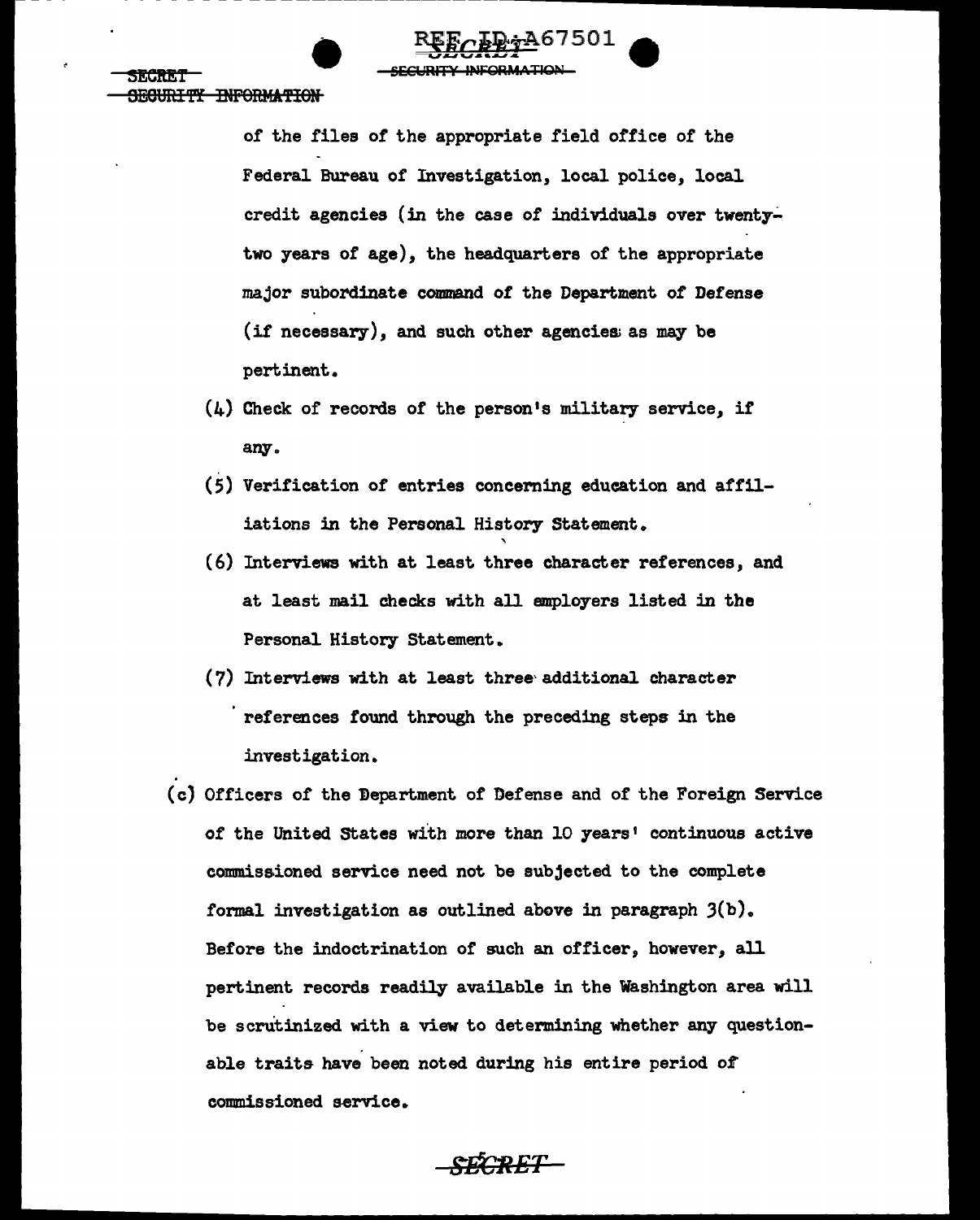**TNFORMATTON** 

- (d) In each case the responsibility for initiating and conducting the required investigation and for making the evaluation based on the foregoing standards for clearance rests with the authority which has determined the "need to know". However. where the Secretary of Defense or USCIB has determined the "need to know", this responsibility will be delegated by the Secretary of Defense, er-by-USGIB-in-the-specific-instance to a member erganisatien department or agency under his cognizance, or by USCIE to an appropriate member department or agency, in each specific instance,
- (e) In emergency, or when there is other compelling need to clear a person for COMINT prior to completion of the full prescribed investigation, and the responsible authority has determined upon such advance clearance (paragraph  $\mu(c)$ , hereinafter). such investigative checks as are immediately possible shall be made at once, and the full investigation and final evaluation shall be completed at the earliest practicable moment.
- APPROVAL FOR INDOCTRINATION. **L.** 
	- (a) The responsibility for approving the indoctrination of a person for COMINT rests with the authority which has determined his "need to know". Where determination of the "need to know" has involved coordination with other departments, similar coordination shall precede the decision to approve indoctrination.
	- (b) In a case where the responsibility for approving indoctrination rests with the Secretary of Defense or with USCIB, the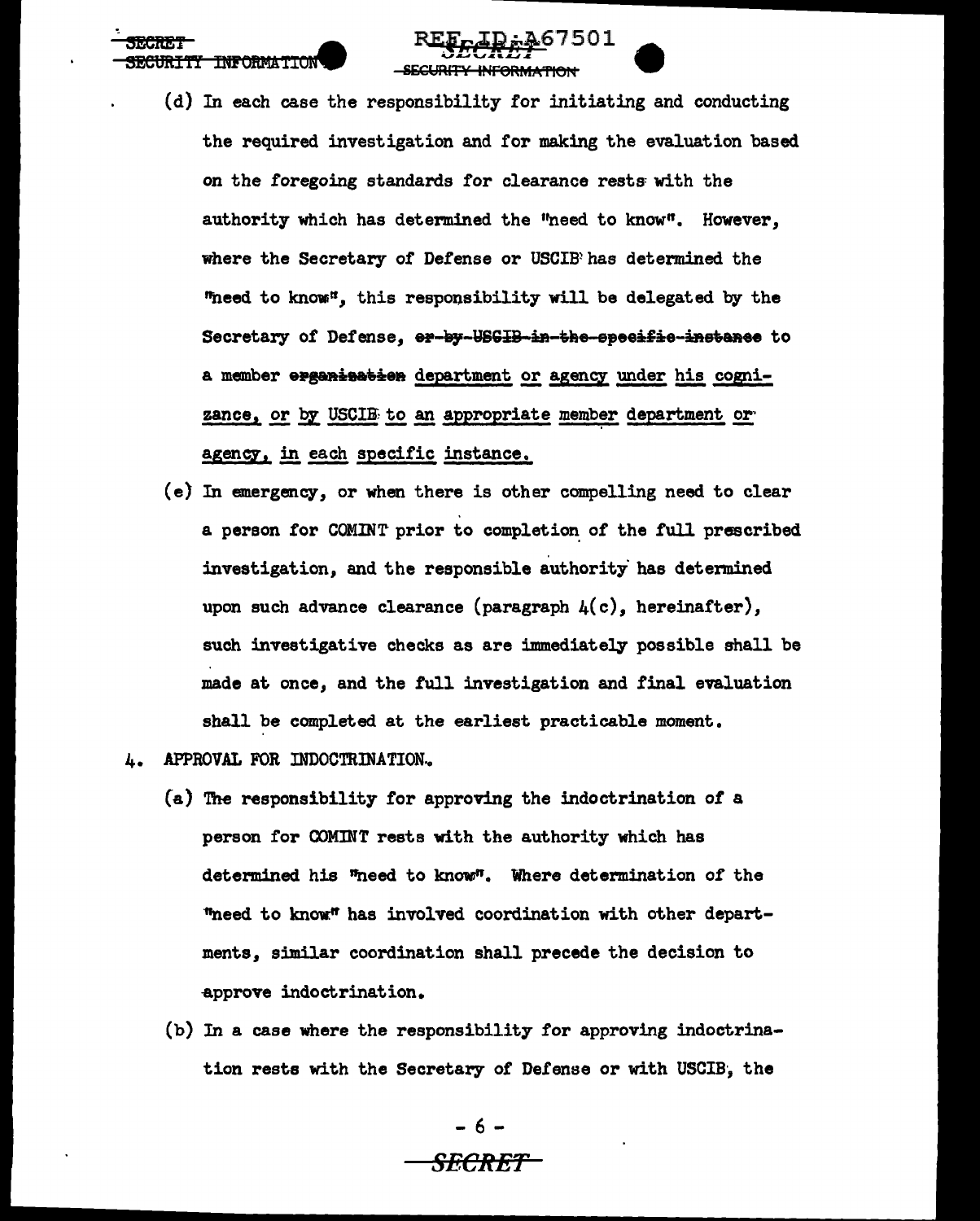organization which has been charged with making the required investigation and evaluation (paragraph  $3(d)$ , above) shall furnish to the approving authority the following:

- (1) A certification that the person under consideration meets all USCIB clearance standards (or a statement to the contrary, with particulars).
- (2) A statement of all derogatory and questionable information obtained through the investigation (or a statement that no such information has been found).
- (3) Any other reports of the investigation and documents pertinent thereto which the Secretary of Defense or USCIB may require in the specific instance.

<u> Where-the-Secretary-of-Defense-is-the-appreving-authority,-he</u> will-inform-USGIB-ef-his-decision-in-each-easer

- (c) In emergency, or when there is other compelling need, in the national interest, to indoctrinate a person for COMINT prior to completion of the full prescribed investigation, the authority which has determined the "need to know" may approve such prior indoctrination.
- 5. INDOCTRINATION AND DEBRIEFING.
	- (a) INDOCTRINATION. Each person who is to be cleared for COMINT shall be thoroughly and carefully instructed in the doctrine and principles of COMINT protection, and in the regulations which govern the dissemination and safeguarding of COMINT, and shall be required to subscribe to an oath of secrecy. The oath to be administered upon the indoctrination of a person to receive COMINT final products shall be essentially similar to that of the sample form attached as Annex 2.<br>
	SECRET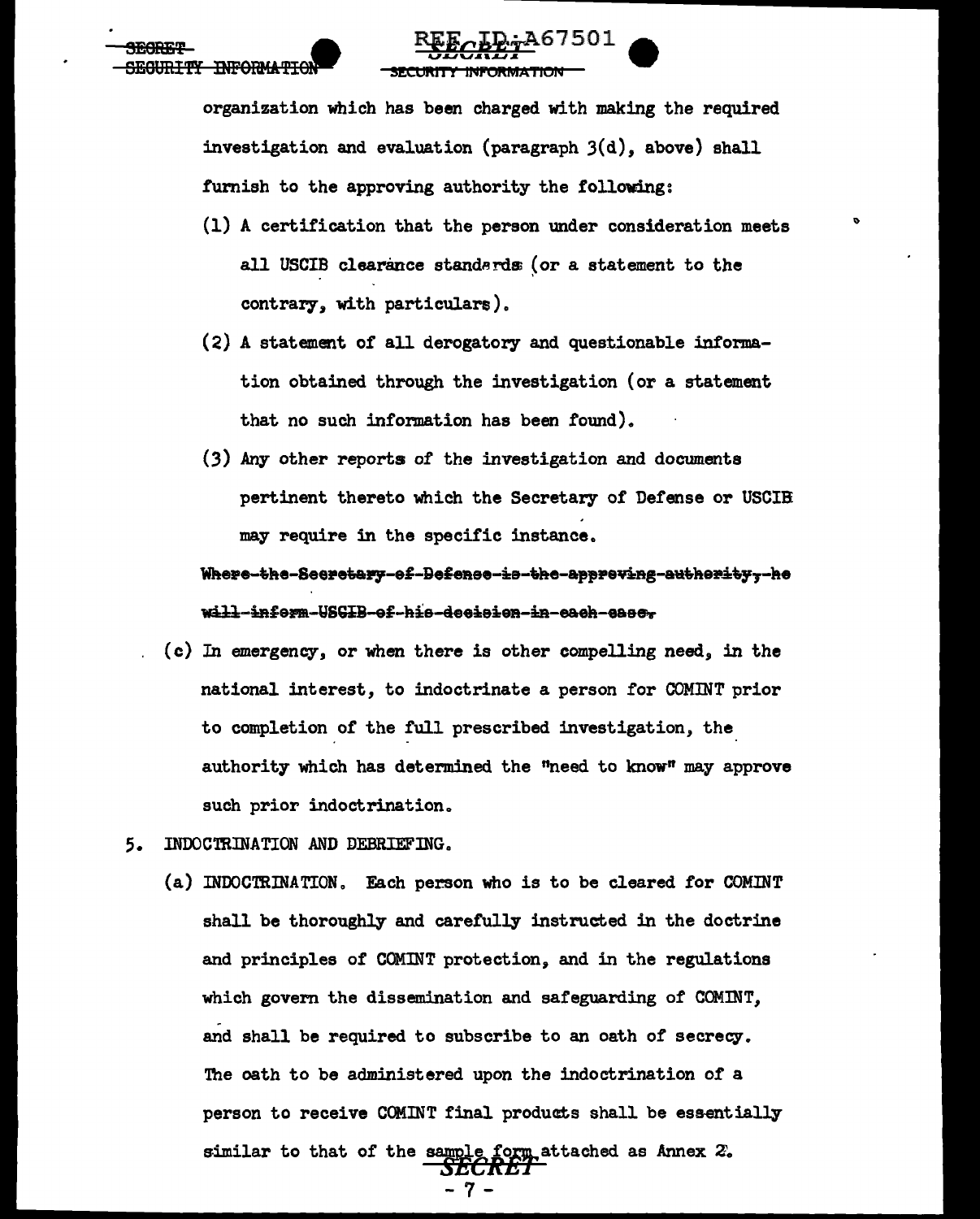**DITY INFORMATION** 

- (b) "DEBRIEFING". When a person's "need to know" has ceased to exist he shall be debarred from further knowledge and required to subscribe to a final oath of secrecy. The oath to be administered upon the "debriefing" of a former recipient of COMINT final products shall be essentially similar to that of the sample form attached as Annex 3.
- (c) The responsibility for indoctrinating and "debriefing" a person and for administering the oaths of secrecy rests with the authority which has determined his "need to know". Where the Secretary of Defense or USCIE has determined the "need to know.", this responsibility may be delegated by the Secretary of Defense er-by-USGIB-in-the-specific-instance te-a-member-erganisation to a member department or agency under his cognizance or by USCIB to an appropriate member department or agency in each specific instance.
- (d) Each USCIB member organization shall maintain current records of personnel indoctrinated by it for COMINT, pursuant to its own determination of "need to know", and shall keep USCIBE informed of the total numbers of such personnel. The USCIB Secretariat will maintain a similar list of persons cleared for COMINT pursuant to determination of the "need to know" by-the-Seeretary-ef-Befense-er by USCIB.

APPLICABILITY OF THESE STANDARDS AND PROCEDURES TO PERSONNEL OF THE 6. COMINT OPERATING AGENCIES AND OTHER PERSONS ASSOCIATED WITH THESE AGENCIES IN THE TECHNICAL PHASES OF COMINT PRODUCTION AND RESEARCH. Subject to such additional standards and procedures, not in conflict with the above, as may be prescribed by the Director, National -SECRET

. 8 -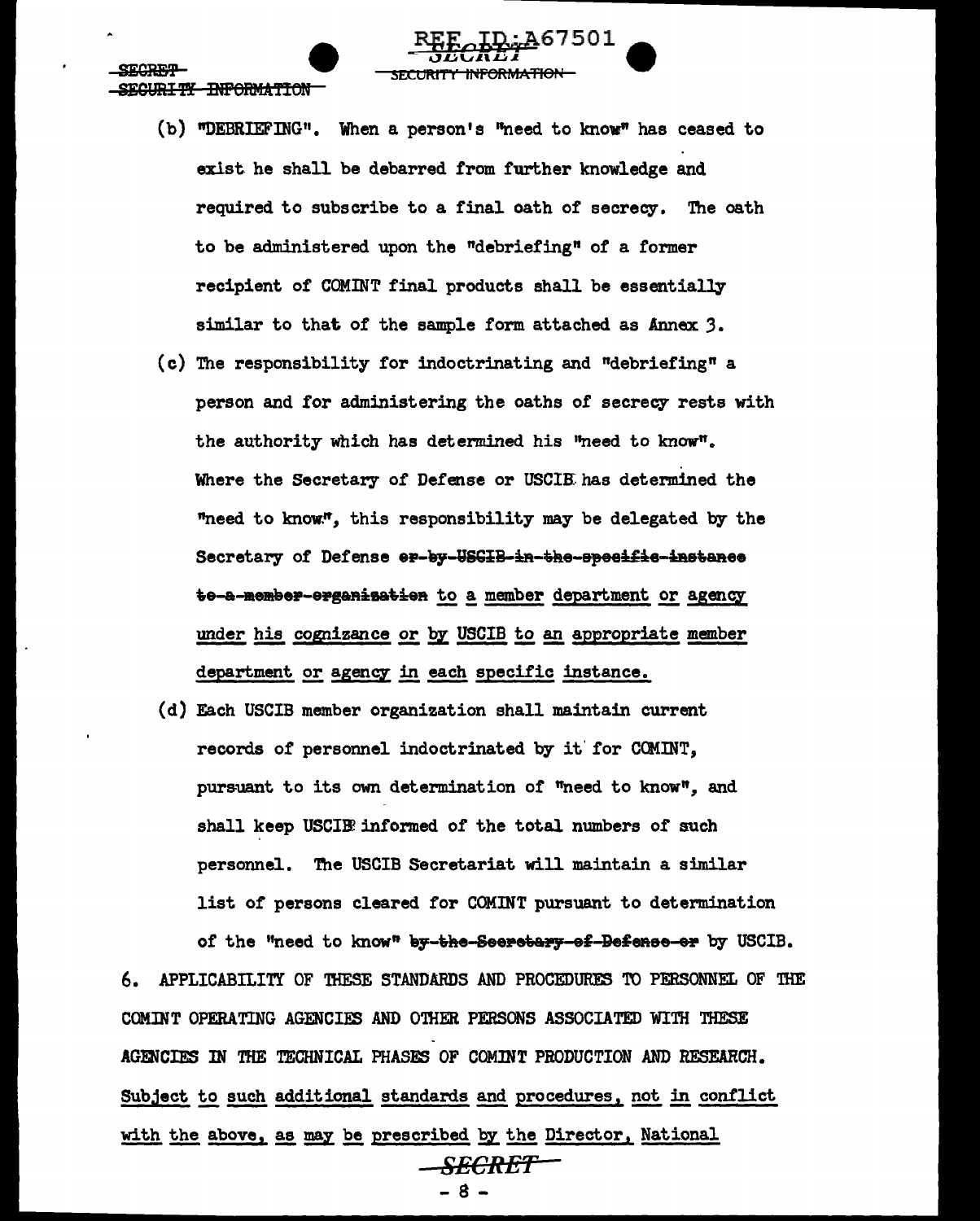#### SB<del>RART</del> SECURITY INFORMATION

Security Agency, the standards and procedure herein prescribed apply fully to the personnel *of* the OOMINT operating agencies and other persons associated with these agencies: in the technical phases of CCMINT production and research except as follows:

REE ID; A67501 REE TD. A67501<br>SECRET REGENTY INFORMATION

- (a) The existence of the "need to know" of persons in these categories is inherent in the circumstances of their employment or intended employment. However, each person in these categories will have access to only such information as he needs for the proper performance of his specific duties. Persons in these categories may be cleared for COMINT in numbers amply adequate for the needs *of* the operating agencies, but only the absolute minimum. number should have aceess: to the final COM.INT products or the operations or those agencies.
- (b) It isdesirable that all persons or these categories be investigated. and evaluated. according to the standards of paragraph *3.* However, such *of* these as need not and positively-will not have knowledge of or access to operations (or pertinent information) beyond the stages or raw-traftic intercept, collection, transmission, and· preparation; D/F bearing measurement, plotting and utilization; emission identification; the design, development, and production or intercept, D/F, and emission identification equipment; and the more elementary phases of traffic analysis may be investigated and evaluated according to lower standards at the discretion of the member organizations concemed.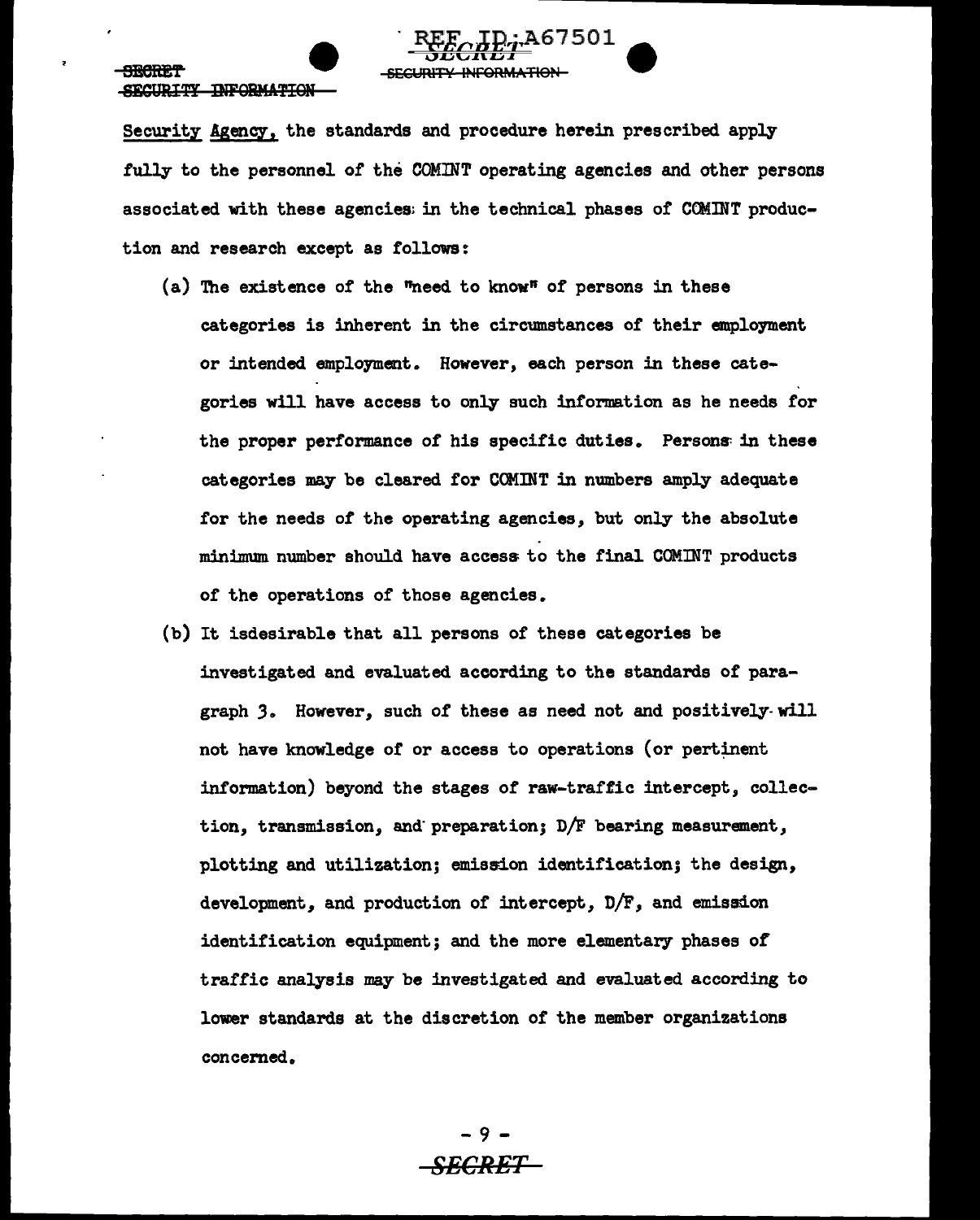**INFORMATION** 

(c) The secrecy oaths for COMINT recipients (exemplified in Annexes 2 and 3) need not be used for personnel in these categories where they are inappropriate. Instead, the forms for their oaths of secrecy shall be as prescribed by the COMINT operating agencies and as appropriate to the duties which they are to perform.

IRIT<del>Y INFORMATIO</del>

7. CONTINUING INVESTIGATIVE CHECKS AND SECURITY SURVEILLANCE.

Persons cleared for COMINT and retaining that status permanently or over a long period of time shall be subjected to such continuing investigative checks and security surveillance as are within the capacities of the investigative services of the U.S.

- 8. PROVISION OF COMINT TO INDOCTRINATED PERSONS.
	- (a) In providing communications intelligence to persons and activities whose "need to know" has been determined by the Secretary of Defense, the SECDEF will designate a member department or agency under his cognizance to provide security supervision of the activity or person being served with COMINT. The member department or agency so designated will inform the Executive Secretary, USCIE, in writing of its responsibilities in the premises and furnish at the same time a written description of the rules and regulations under which such service is being performed.
	- (b) In providing communications intelligence to persons or activities whose "need to know" has been determined by USCIB, the member department or agency providing such service will notify the Executive Secretary, USCIB, in writing of its responsibilities in the premises and furnish at the same time a written

-SEÇRET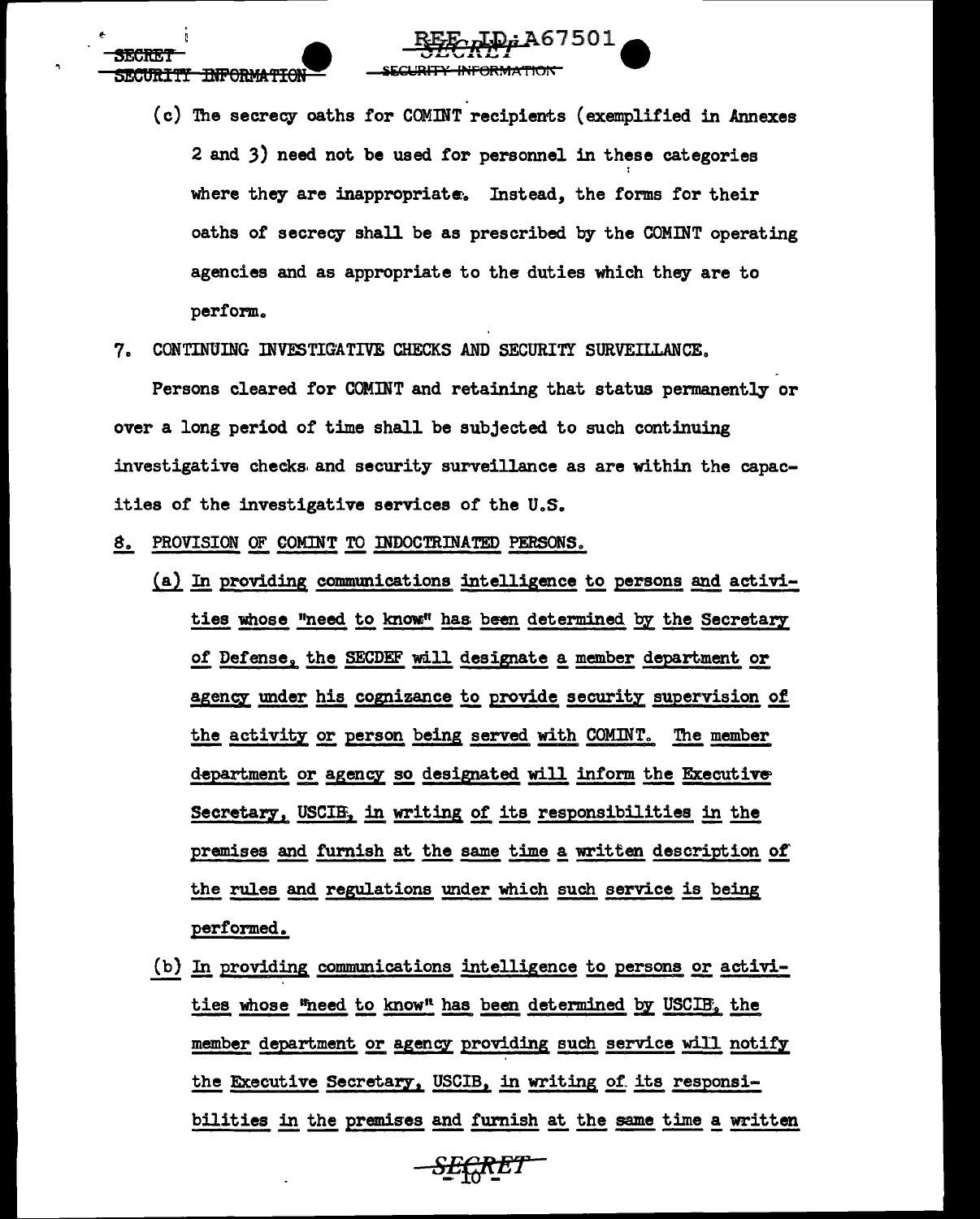description of the rules and regulations under whith such service is being performed.

SECURITY INFORMATION

**ITTY INFORMATION** 

 $ID; A67501$ 

- (c) Member departments and agencies of USCIB which handle and disseminate COMINT will maintain a written set of rules and regulations for the handling and dissemination thereof, in accordance with the policies of USCIB. Each member department and agency will place on file with the Executive Secretary, USCIB, an up to date copy of such rules and regulations, together with such changes as may be made thereto from time to time.
- 9. ADDITIONAL PROVISIONS GOVERNING INDOCTRINATION AND DEBRIEFING.

In order to assist in administrative control of duty assignments and travel in foreign areas where recipients of COMINT may be subjected to interrogation by hostile elements, the following procedures will be observed:

- (a) Any person who is a member of the organization of one member department or agency and is supplied to another member department or agency will be indoctrinated and debriefed by the supplying activity, if his duties will require knowledge of COMINT. The receiving activity may take such additional action in indoctrination and prior debriefing as it may deem necessary.
- (b) The names of all civilian personnel debriefed for any reason and the names of military personnel debriefed by reason of separation from active service will be furnished by the debriefing activity to the Executive Secretary, USCIB. The Executive Secretary will